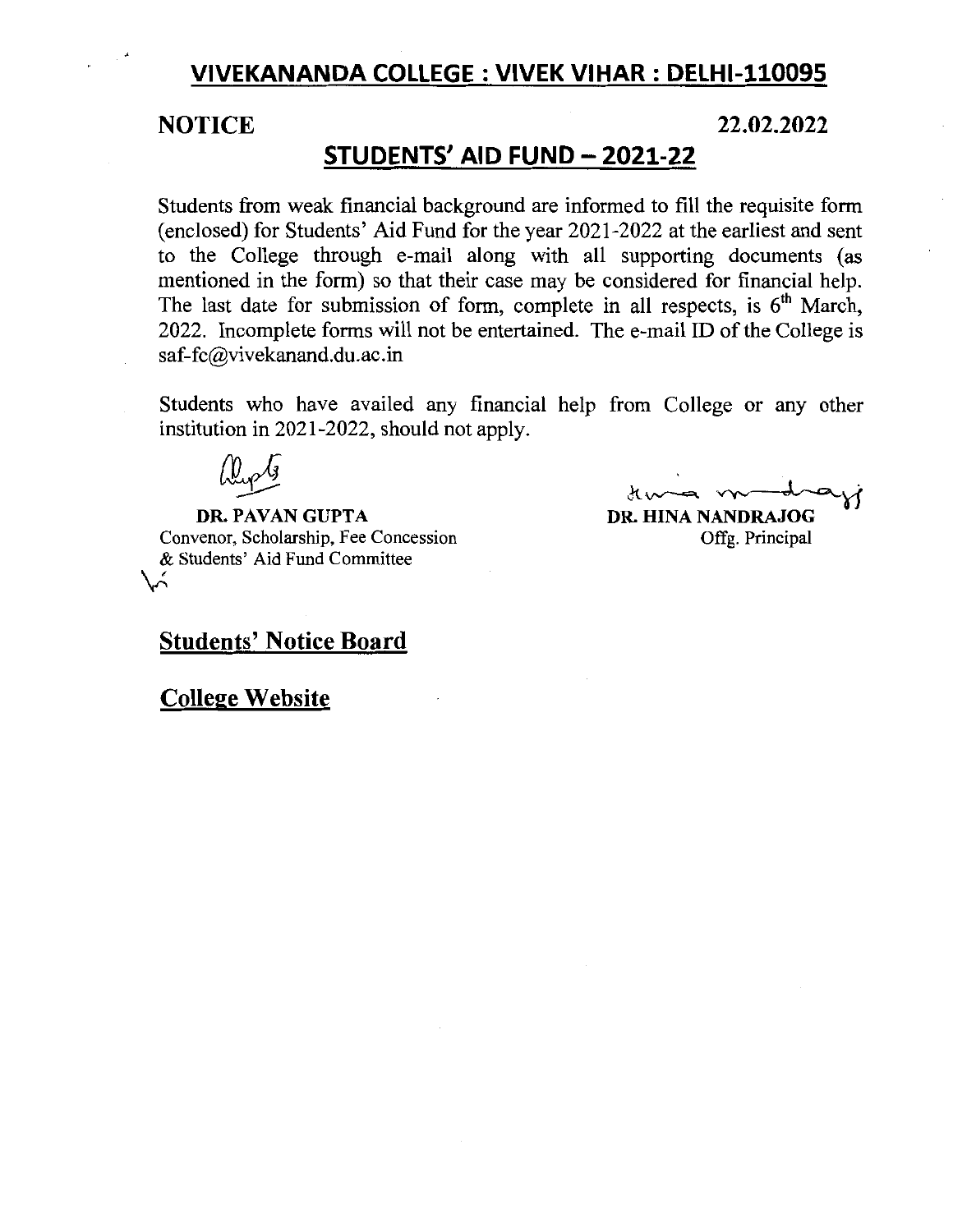|                          |                                                                                                                     |           |                 | APPLICATION FORM FOR GRANT OF AID OUT OF STUDENTS' AID FUND |                |                              |                |  |
|--------------------------|---------------------------------------------------------------------------------------------------------------------|-----------|-----------------|-------------------------------------------------------------|----------------|------------------------------|----------------|--|
|                          | 1. Name of the Applicant                                                                                            |           |                 |                                                             |                |                              |                |  |
|                          |                                                                                                                     |           |                 |                                                             |                |                              |                |  |
|                          | 3. Father's/Guardian's Name                                                                                         |           |                 |                                                             |                |                              |                |  |
|                          | 5. Decupation - Govt. Seini Govt Private Seif Employed [77] Un-Employed                                             |           |                 |                                                             |                |                              |                |  |
|                          | 6. Annual income (including allowances) Annual income Less Then 60,000 Less Then 90,000                             |           |                 |                                                             |                |                              |                |  |
|                          | Less then 1,20,000   above Rs. 1,20,000                                                                             |           |                 |                                                             |                |                              |                |  |
|                          | (income Certificate from the employer to be altached / if self employed please attach income Certificate/Affidavit) |           |                 |                                                             |                |                              |                |  |
|                          | 7. Accomodation - Rented [1] Non Rented [1]                                                                         |           |                 |                                                             |                |                              |                |  |
|                          | 8. Reason for applying for Aid Fund                                                                                 |           |                 |                                                             |                |                              |                |  |
|                          | 9. Do you belong to SC ST ST OBC Seneral C                                                                          |           |                 |                                                             |                |                              |                |  |
|                          | 10. Details of Earning Family Members :-                                                                            |           |                 | Relation                                                    | Annual Income  |                              | Remarks if any |  |
| SL No.                   | Namo                                                                                                                |           | Age             |                                                             |                |                              |                |  |
|                          |                                                                                                                     |           |                 |                                                             |                |                              |                |  |
|                          |                                                                                                                     |           |                 |                                                             |                |                              |                |  |
|                          | 11. Details of Dependents in the Family :-                                                                          |           |                 |                                                             |                |                              |                |  |
| SI.No.                   | Name                                                                                                                |           | Relation<br>Age |                                                             |                | Remarks if any               |                |  |
|                          |                                                                                                                     |           |                 |                                                             |                |                              |                |  |
|                          |                                                                                                                     |           |                 |                                                             |                |                              |                |  |
|                          |                                                                                                                     |           |                 |                                                             |                |                              |                |  |
|                          |                                                                                                                     |           |                 |                                                             |                |                              |                |  |
|                          |                                                                                                                     |           |                 |                                                             |                |                              |                |  |
|                          | 12. Particulars of last Examination Passed:                                                                         |           |                 |                                                             |                |                              |                |  |
| Name of the Exam. Passed |                                                                                                                     | Max Marks |                 |                                                             | Marks Obtained |                              | Percentage     |  |
|                          |                                                                                                                     |           |                 |                                                             |                |                              |                |  |
|                          | (Attach the Photocopy of marksheet of last examination passed.)                                                     |           |                 |                                                             |                |                              |                |  |
|                          | 13. Particulars of Bank Account:                                                                                    |           |                 |                                                             |                |                              |                |  |
|                          | Name of the Bank                                                                                                    |           |                 |                                                             |                |                              |                |  |
|                          |                                                                                                                     |           | Account No. .   |                                                             |                | <b>IFSC Code of the Bank</b> |                |  |
|                          |                                                                                                                     |           |                 |                                                             |                |                              |                |  |

 $\Omega_{\rm{max}}$  and

| Signature of Father/Guardian                            |                                         |
|---------------------------------------------------------|-----------------------------------------|
| Date                                                    |                                         |
|                                                         | (To be filled in by the College Office) |
| Monomenoral of facilities for death of Ald Freed for my |                                         |

**Signature of Student** 

ti and

Recommended for Students' Aid Fund for Rs. Students' Aid Fund Committee

 $\label{eq:R1} \frac{1}{2}\sum_{i=1}^M\sum_{j=1}^M\sum_{j=1}^M\sum_{j=1}^M\sum_{j=1}^M\sum_{j=1}^M\sum_{j=1}^M\sum_{j=1}^M\sum_{j=1}^M\sum_{j=1}^M\sum_{j=1}^M\sum_{j=1}^M\sum_{j=1}^M\sum_{j=1}^M\sum_{j=1}^M\sum_{j=1}^M\sum_{j=1}^M\sum_{j=1}^M\sum_{j=1}^M\sum_{j=1}^M\sum_{j=1}^M\sum_{j=1}^M\sum_{j=1}^$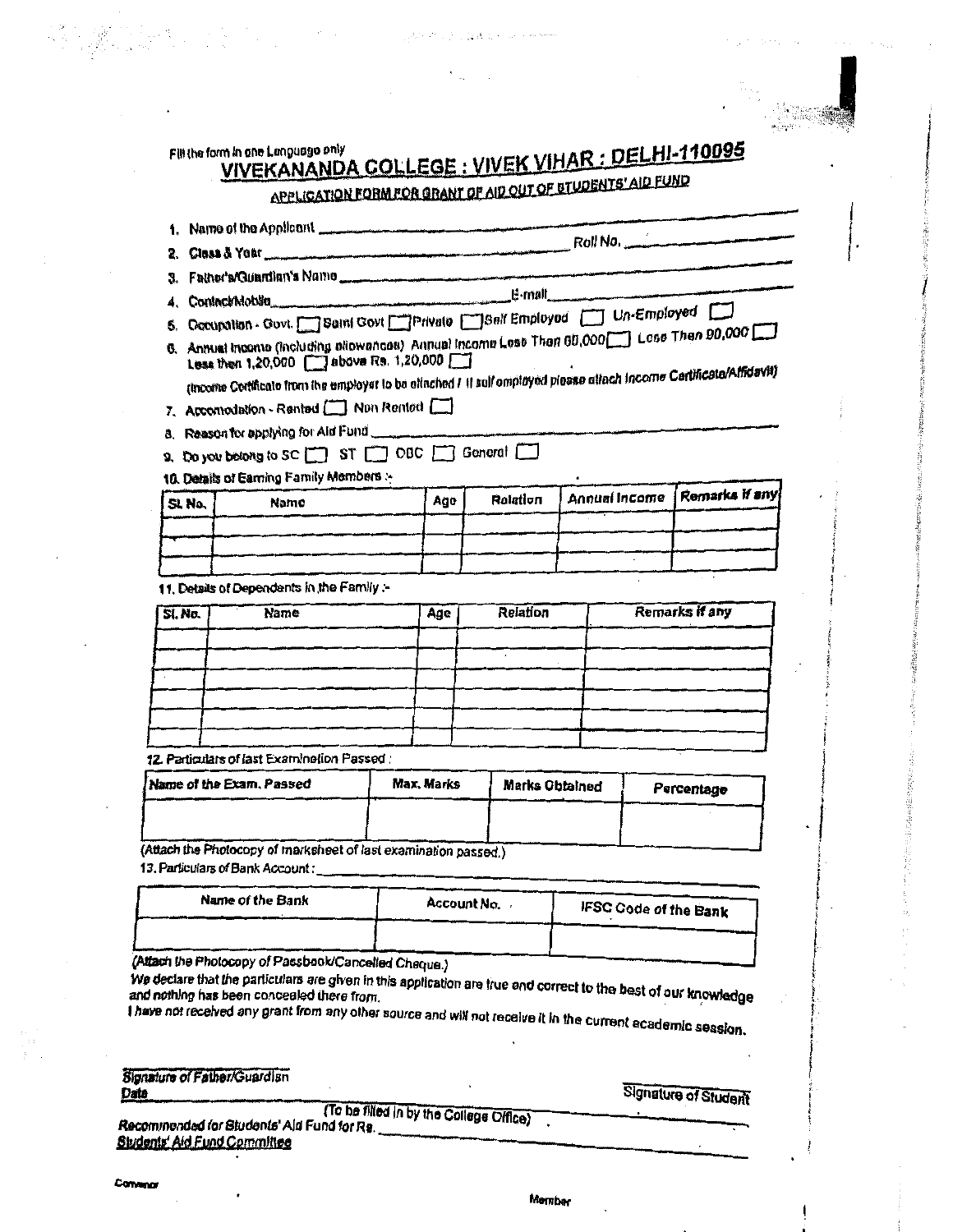|                                                                                                                                                                                                                                                                                                                                                                                                                                                                                                                        | एक ही भाषा में आवेबन पत्र भरें।                                                                          |              |                                                   |             |  |                          |                                     |
|------------------------------------------------------------------------------------------------------------------------------------------------------------------------------------------------------------------------------------------------------------------------------------------------------------------------------------------------------------------------------------------------------------------------------------------------------------------------------------------------------------------------|----------------------------------------------------------------------------------------------------------|--------------|---------------------------------------------------|-------------|--|--------------------------|-------------------------------------|
|                                                                                                                                                                                                                                                                                                                                                                                                                                                                                                                        | विवेकानन्त महाविद्यालय विवेक विहार, विल्ली-110095                                                        |              | विद्यार्थी सहायता कोष से सहायता के लिए आयेलग पत्र |             |  |                          |                                     |
|                                                                                                                                                                                                                                                                                                                                                                                                                                                                                                                        |                                                                                                          |              |                                                   |             |  |                          |                                     |
| 1. MACK IN MH                                                                                                                                                                                                                                                                                                                                                                                                                                                                                                          |                                                                                                          |              |                                                   |             |  |                          |                                     |
|                                                                                                                                                                                                                                                                                                                                                                                                                                                                                                                        |                                                                                                          |              |                                                   |             |  |                          |                                     |
| $\sqrt{\frac{1}{2} \sqrt{\frac{1}{2} \sqrt{\frac{1}{2} \sqrt{\frac{1}{2} \sqrt{\frac{1}{2} \sqrt{\frac{1}{2} \sqrt{\frac{1}{2} \sqrt{\frac{1}{2} \sqrt{\frac{1}{2} \sqrt{\frac{1}{2} \sqrt{\frac{1}{2} \sqrt{\frac{1}{2} \sqrt{\frac{1}{2} \sqrt{\frac{1}{2} \sqrt{\frac{1}{2} \sqrt{\frac{1}{2} \sqrt{\frac{1}{2} \sqrt{\frac{1}{2} \sqrt{\frac{1}{2} \sqrt{\frac{1}{2} \sqrt{\frac{1}{2} \sqrt{\frac{1}{2} \sqrt{\frac{1}{2} \sqrt{\frac{1}{2} \sqrt{\frac$<br>९ अवसाय-सरकारी सात-सतकारी प्रारंभेट निजी कार्यात नहीं |                                                                                                          |              |                                                   |             |  |                          |                                     |
|                                                                                                                                                                                                                                                                                                                                                                                                                                                                                                                        |                                                                                                          |              |                                                   |             |  |                          |                                     |
|                                                                                                                                                                                                                                                                                                                                                                                                                                                                                                                        |                                                                                                          |              |                                                   |             |  |                          |                                     |
|                                                                                                                                                                                                                                                                                                                                                                                                                                                                                                                        | 7. मकान अपनालिया किराये पर                                                                               |              |                                                   |             |  |                          |                                     |
|                                                                                                                                                                                                                                                                                                                                                                                                                                                                                                                        |                                                                                                          |              |                                                   |             |  |                          |                                     |
|                                                                                                                                                                                                                                                                                                                                                                                                                                                                                                                        | 9. जाति से सम्बन्ध अनुसूचित जाति [ ] अनुसूचित जनजाति [ ] अन्य पिछड़ा यर्ग [ ] सामान्य जाति [ ]           |              |                                                   |             |  |                          |                                     |
|                                                                                                                                                                                                                                                                                                                                                                                                                                                                                                                        | 10. परिवार में कमाने वालो का विवारण:                                                                     |              |                                                   |             |  |                          |                                     |
| क्र सं                                                                                                                                                                                                                                                                                                                                                                                                                                                                                                                 | नाम                                                                                                      | आयु          | सम्बन्ध                                           |             |  |                          | कल वार्षिक आय अतिरिक्त विवरण यवि है |
| ı                                                                                                                                                                                                                                                                                                                                                                                                                                                                                                                      |                                                                                                          |              |                                                   |             |  |                          |                                     |
| $\overline{\mathbf{c}}$                                                                                                                                                                                                                                                                                                                                                                                                                                                                                                |                                                                                                          |              |                                                   |             |  |                          |                                     |
| 3                                                                                                                                                                                                                                                                                                                                                                                                                                                                                                                      |                                                                                                          |              |                                                   |             |  |                          |                                     |
|                                                                                                                                                                                                                                                                                                                                                                                                                                                                                                                        | 11. निर्मर व्यक्तियों का विवरण                                                                           |              |                                                   |             |  |                          |                                     |
| क्र सं                                                                                                                                                                                                                                                                                                                                                                                                                                                                                                                 | नाम                                                                                                      |              | आयु<br>सम्बन्ध                                    |             |  |                          | अतिरिक्त विवरण यदि है               |
| 1                                                                                                                                                                                                                                                                                                                                                                                                                                                                                                                      |                                                                                                          |              |                                                   |             |  |                          |                                     |
| $\overline{2}$                                                                                                                                                                                                                                                                                                                                                                                                                                                                                                         |                                                                                                          |              |                                                   |             |  |                          |                                     |
| $\overline{\mathbf{3}}$                                                                                                                                                                                                                                                                                                                                                                                                                                                                                                |                                                                                                          |              |                                                   |             |  |                          |                                     |
| 4                                                                                                                                                                                                                                                                                                                                                                                                                                                                                                                      |                                                                                                          |              |                                                   |             |  |                          |                                     |
| 5                                                                                                                                                                                                                                                                                                                                                                                                                                                                                                                      |                                                                                                          |              |                                                   |             |  |                          |                                     |
| 6                                                                                                                                                                                                                                                                                                                                                                                                                                                                                                                      |                                                                                                          |              |                                                   |             |  |                          |                                     |
|                                                                                                                                                                                                                                                                                                                                                                                                                                                                                                                        | 12 अंतिम उत्तीर्ण परीक्षा का विवरण                                                                       |              |                                                   |             |  |                          |                                     |
| अन्तिम उत्तीर्ण परीक्षा का नाम                                                                                                                                                                                                                                                                                                                                                                                                                                                                                         |                                                                                                          | कल अंक       |                                                   | प्राप्त अंक |  | प्रतिशत                  |                                     |
|                                                                                                                                                                                                                                                                                                                                                                                                                                                                                                                        |                                                                                                          |              |                                                   |             |  |                          |                                     |
|                                                                                                                                                                                                                                                                                                                                                                                                                                                                                                                        | (अंतिम ठत्तीर्ण परीक्षा को अंकपत्रिका संलग्न करें।                                                       |              |                                                   |             |  |                          |                                     |
|                                                                                                                                                                                                                                                                                                                                                                                                                                                                                                                        | 13. बैंक खाते का विवरण                                                                                   |              |                                                   |             |  |                          |                                     |
|                                                                                                                                                                                                                                                                                                                                                                                                                                                                                                                        |                                                                                                          |              |                                                   |             |  |                          |                                     |
|                                                                                                                                                                                                                                                                                                                                                                                                                                                                                                                        |                                                                                                          | र्वैक का नाम |                                                   | खाता संख्या |  | बैंक का आई.एफ.एस.सी. कोड |                                     |
|                                                                                                                                                                                                                                                                                                                                                                                                                                                                                                                        |                                                                                                          |              |                                                   |             |  |                          |                                     |
|                                                                                                                                                                                                                                                                                                                                                                                                                                                                                                                        | (पासबुक या कैसल चैक को प्रतिलिपि संलग्न करें)                                                            |              |                                                   |             |  |                          |                                     |
|                                                                                                                                                                                                                                                                                                                                                                                                                                                                                                                        | इम सत्यापित करते हैं कि दिए गए विवरण हमारे ज्ञान से सही हैं और हमने कुछ नहीं छिपाया।                     |              |                                                   |             |  |                          |                                     |
|                                                                                                                                                                                                                                                                                                                                                                                                                                                                                                                        | मैंने इस शैक्षणिक सत्र में कहीं से सहायता राशि प्राप्त नहीं को और न करूँगी।<br>पिता/संरक्षक के हस्ताक्षर |              |                                                   |             |  |                          |                                     |
| দিয়াক :                                                                                                                                                                                                                                                                                                                                                                                                                                                                                                               |                                                                                                          |              |                                                   |             |  |                          | विद्यार्थी के हस्ताक्षर             |
|                                                                                                                                                                                                                                                                                                                                                                                                                                                                                                                        |                                                                                                          |              | महाविद्यालय विभाग द्वारा                          |             |  |                          |                                     |
|                                                                                                                                                                                                                                                                                                                                                                                                                                                                                                                        | विद्यार्थी सहायता कोष से अनुमोदित रुपये                                                                  |              |                                                   |             |  |                          |                                     |
|                                                                                                                                                                                                                                                                                                                                                                                                                                                                                                                        | विद्यार्थी सहायता कोय कमेटी                                                                              |              |                                                   |             |  |                          |                                     |

 $\hat{\boldsymbol{\beta}}$ 

सर्वाजक

 $\hat{\boldsymbol{\beta}}$ 

a je pre

 $\frac{1}{2}$ 

 $\sim$  1

d.